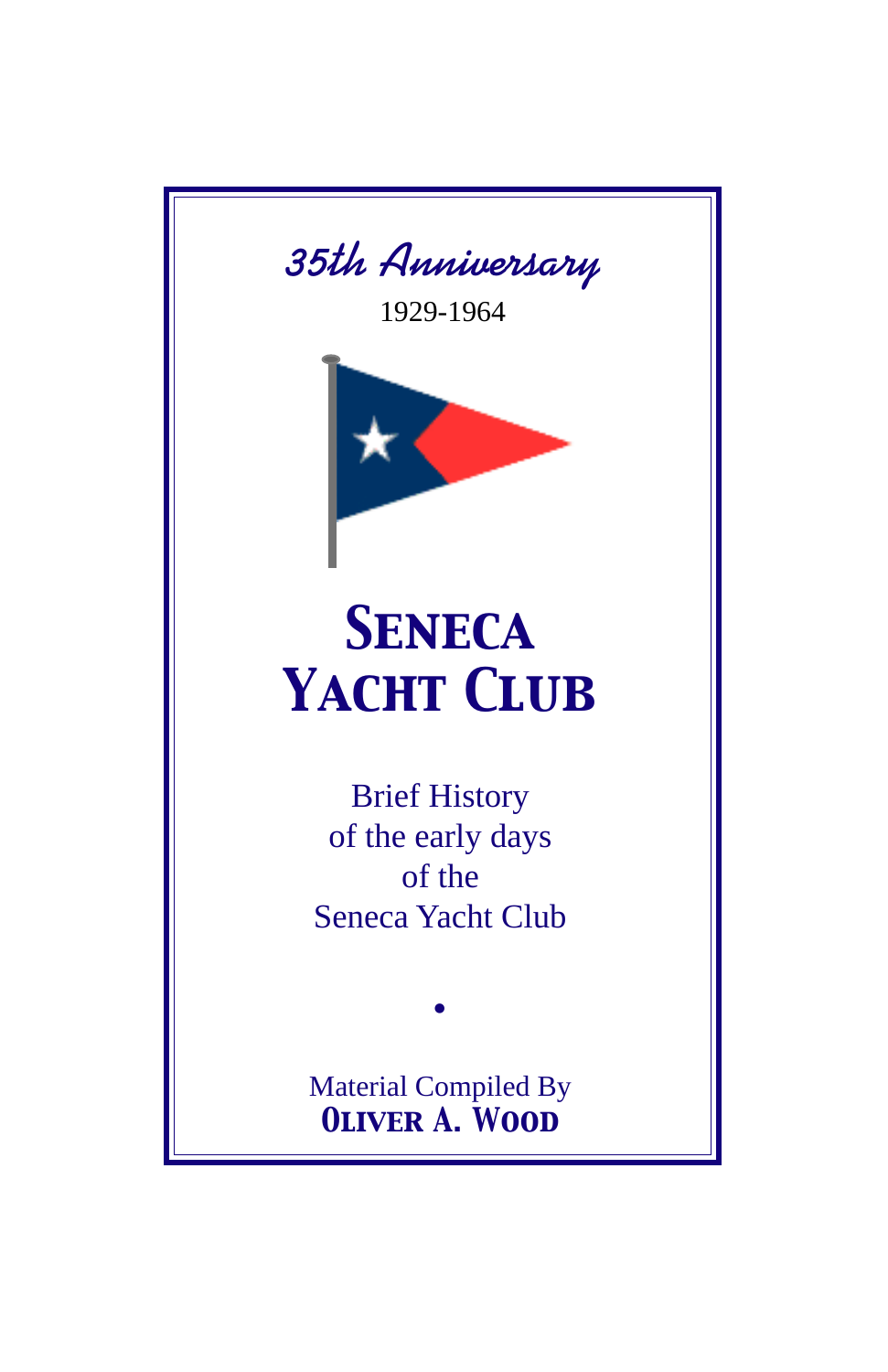## **CHARTER MEMBERS**

Hallet J. Burrall Lansing S. Hoskins T. Schuyler Smith D. Max Henry Marshall J. Root, Jr. Oliver A. Wood Perry M. Shepard

Leon Currey R. Richard Roenke Mrs. Chester A. Suppes E. Thayles Emmons Mrs. Roy H. Rogers Mrs. E. Granger Wilson

## **OLD TIMERS — 1930-1944**

Gordon H. Bennett Carlton A. Blaine Karl D. Brase Thomas C. Carson Dr. Albert M. Crance Mrs. Wm. H. de Lancey Dr. Robert E. Doran Paul R. Dove Mrs. Arthur D. Elliot

H. Newton Hubbs Z. I. Kertesz E. C. Lautenslager Cebern L. Lee Charles R. Mellen Leo J. Mulvey Harry R. McConnell Theodore T. Odell Mrs. T. E. Quigley Daniel P. Quigley

T. Raymond Rice William N. Robson Dr. Phillip W. Skinner Fred T. Sholes William T. Tapley Mrs. H. H. Trotter Thomas H. Truslow, Jr. Edward W. Vick John E. Wood

## **COMMODORES**

Harry D. Marshall, '27 R. Richard Roenke, '28 Chester C. Hawley, '29 William D. Kitchell, '30 Lansing S. Hoskins, 31 Allan W. Hawley, '32 Roy H. Rogers, '33-'34 T. Schuyler Smith, '35- '36 Abram A. Post, '37 H. Newton Hubbs, '37 Robert E. Doran, '38-'39 Oliver A. Wood, '40-'41 Marshall J. Root, Jr., '42

Cebern L. Lee, '43-'44-'45 Edward W. Vick, '46-'47 Robert E. Doran, '48 T. Fred Sholes, '49 Arthur D. Elliot, '50 T. Raymond Rice, '51 E. Granger Wilson Jr., '52-'53 E. C. Lautenslager, '54-'55 Frederick W. Shepard, '56-'57 Daniel P. Quigley, '58-'59 E. Granger Wilson Jr., '60 J. Robert Morrow, '61-'62 William H. Mulvey, '63-'64

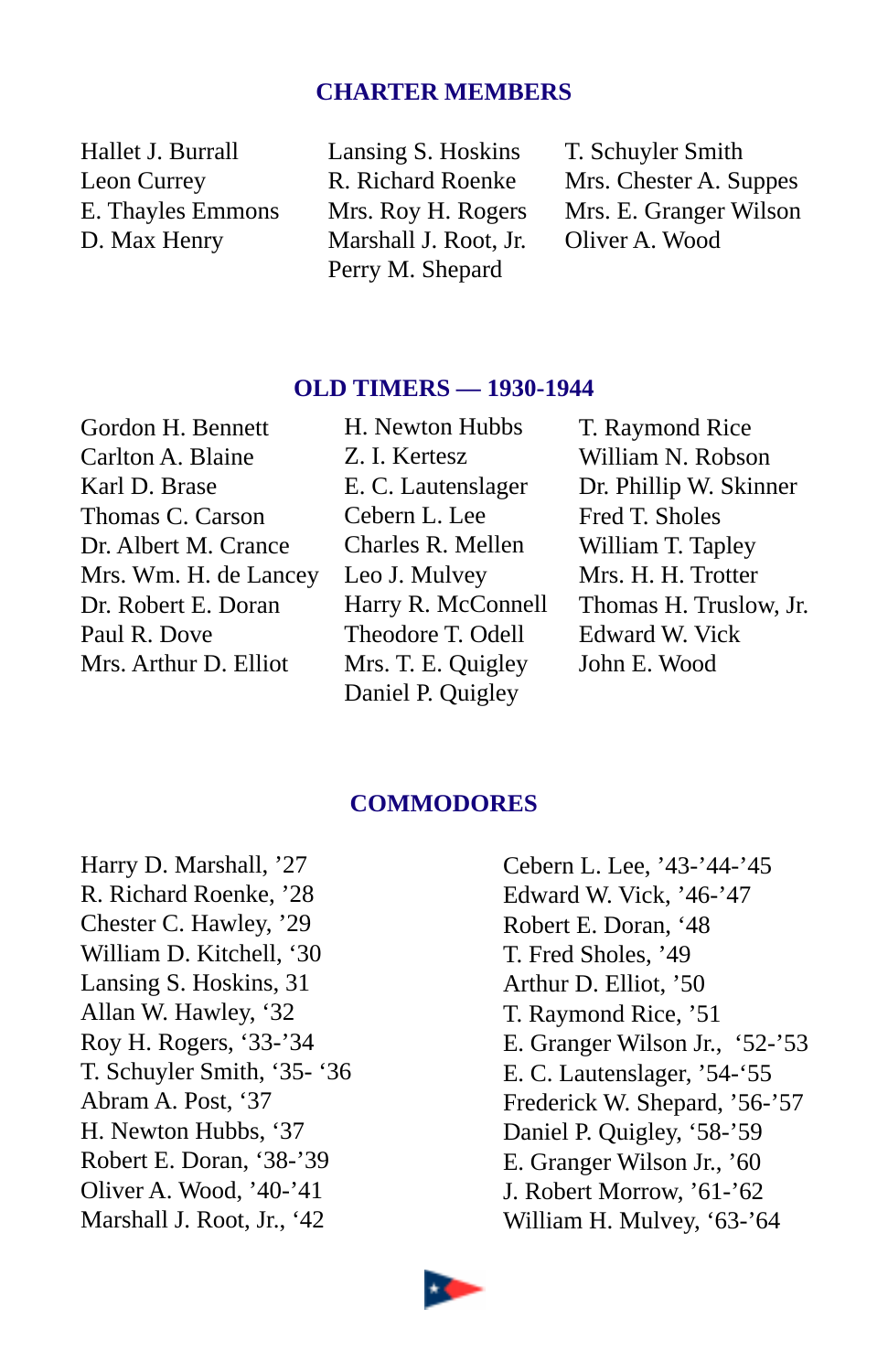THE GENEVA DAILY TIMES of February 10, 1927 carried a<br>paragraph reading "A meeting to organize a Geneva Yacht<br>Club has been called for tomorrow night at 8:00 O'Clock at the<br>mber of Commerce rooms by E.R. Spelgrove, secreta paragraph reading "A meeting to organize a Geneva Yacht Club has been called for tomorrow night at 8:00 O'Clock at the Chamber of Commerce rooms by E. R. Snelgrove, secretary of the Organization Committee."

 "The association has for its sponsors, Harry B. Marshall, secretary of the Geneva Trust Company, Chester C. Hawley of the Hawley Motor Co. and William deLancey of Seneca Garage."

 On Saturday, February 12th, the paper stated "New Yacht Club to be known as the Seneca Yacht Club organized at meeting last evening." The officers elected were: Harry D. Marshall, Commodore; R. Richard Roenke, Vice-Commodore; Erle R. Snelgrove, Secretary and Treasurer. The Board of Directors are Dr. John Parmenter, Castner E. Rapalee, Carlton A. Blaine, G. A. Springstead, and C. C.Hawley. A constitution and by-laws were adopted. -

 Thus was launched our well beloved Seneca Yacht Club, which in 1929 built our present club house. At that meeting a committee was appointed to look into a one design class of sail boats.

 There was also discussion of a club house. Vice-Commodore, R. Richard Roenke offered the use of the second floor of his boat house on the Long Pier for temporary quarters. This had been the clubhouse of the old Geneva Yacht Club, Inc., which was long defunct.

 A considerable contingent of the club at that time was interested only in motor boats, outboards, cruisers or fishing.

 Several meetings were held that winter and after much discussion, Granger Wilson consummated the purchase of 6-17 foot sloops from Buffalo Canoe Club. These were the 17' One Designs which formed the nucleus of the small boat fleet in the early days of the club. They were round bottomed, gaff rigged and decked. They had very sweet lines, but had an ugly gaff rig with a short hoist and a very long gaff.

 These six boats raced thru the summers of 1927 and 1928 and several races were held for outboards, runabouts under 20 MPH and runabouts over 20 MPH.

There was also a Handicap Class of 4 boats:

*Teresa,* a beautiful 35' deep keel gaff rigged sloop owned by L. Hoskins and M. Root.

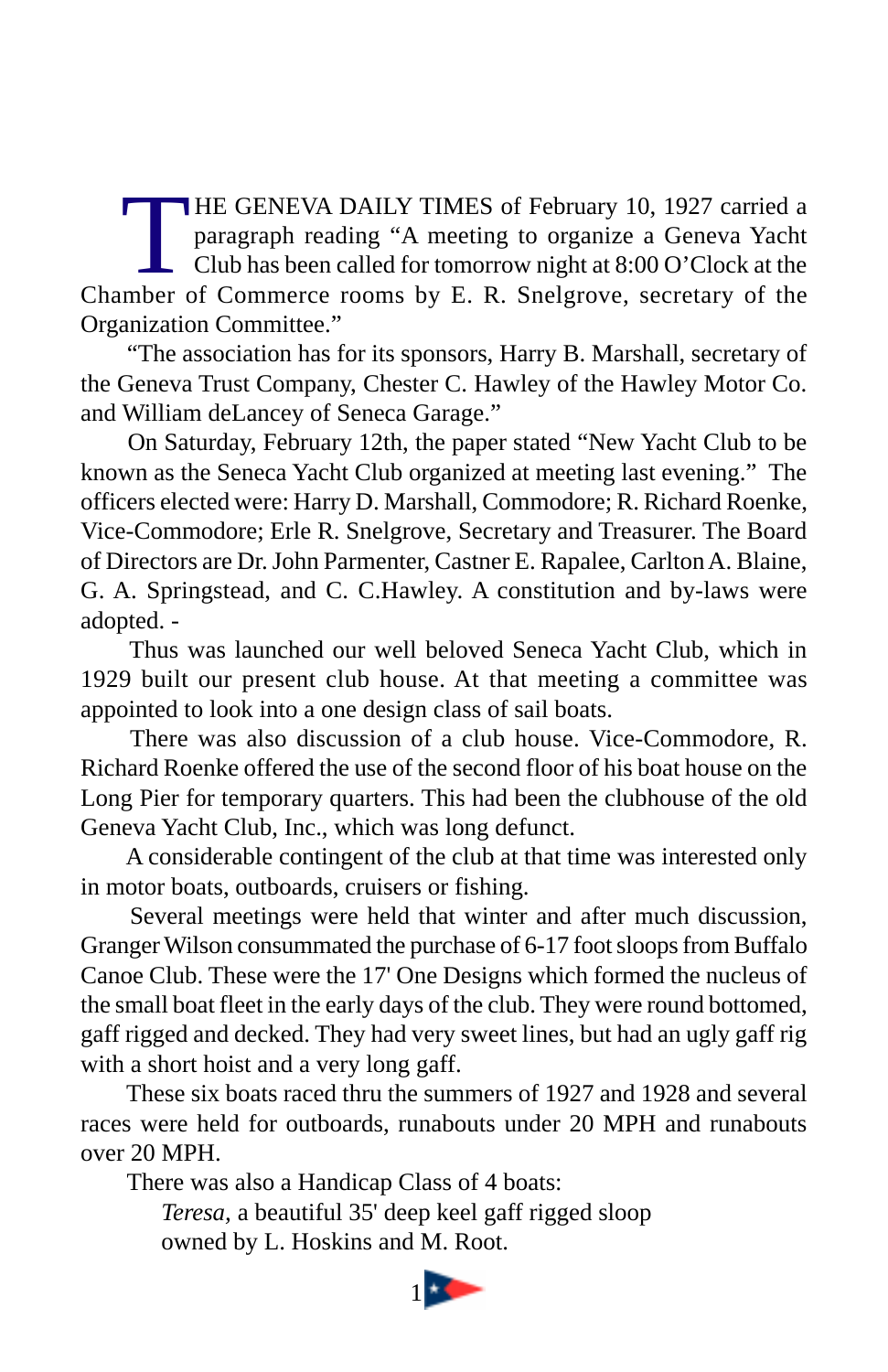*Lotus,* a 35' yawl owned by Max Wheat.

*Alyce,* later *Audacious,* a 28' C.B. sloop owned by Harry Marshall. *Bat,* a 26' C.B. sloop owned by Erle Snelgrove.

The race committee had great difficulty in trying to establish handicaps which would enable them to race together in this class. The time allowances based on *Teresa's* elapsed time were: *Alyce* 35% *Bat* 40%, *Lotus* 50%, but *Teresa* won most of the races in spite of these large handicaps.

The boats were anchored in the Geneva Harbor north of the Long Pier and started from a buoy off Dance Inn. There was much bitter comment in the 1927 minutes over the long sail to and from the starting line.

At a meeting in the winter of 1928 a collection was taken up to meet a bill of \$18.75 for pennants for the previous years winners because the treasury was depleted.

At the annual meeting February 23, 1928, the dues and initiation fees were increased to \$5.00 each. There was much discussion of a site for a new club house. The inevitable committee was appointed and reports and discussions were long at every meeting and many weird ideas were advanced and discarded.

At a dinner meeting at the Geneva Rod & Gun Club on December 8, 1928, it was decided to purchase Boody Point — the present site of the club — and a committee was appointed to make plans for a club house.

This committee was headed by Joe Plumb and consisted of Harry Marshall, Chet Hawley, L. S. Hoskins, H. O. Palmer, W. D. Kitchell. They met often and worked hard and effectively.

A permit was secured from the State Canal Commission for the rental of the pier and the 25' of ground south of the harbor which is owned by the state.

In the discussion of the size of the house and the necessary accommodations, it was thought that "the house should accommodate about 50 members with room for 25 large lockers, space for one design boats and a large meeting room. Also, room for caretaker porch around club house. Suggest electric lights, chemical toilet, club ice box and small stove." At the Annual Meeting February 15, 1929, Chet Hawley was elected Commodore and Joe Plumb Vice-Commodore. It is to them and to Harry Marshall who was largely instrumental in raising the money and Lans Hoskins who did the legal work, that we owe the present club. Lans is still doing it, gratis.

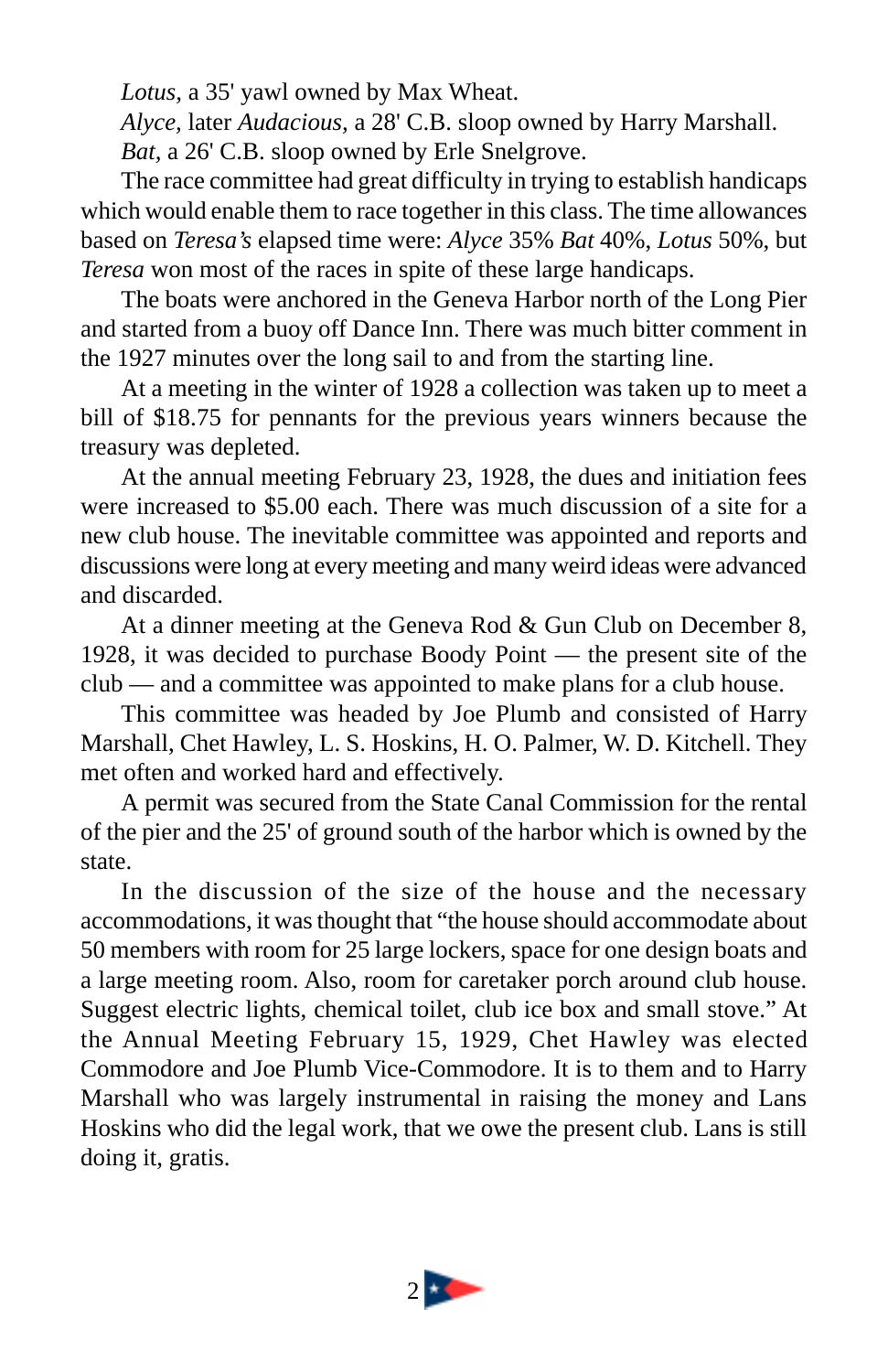It was decided by them to have the land and building held by the Geneva Trust Company as Trustee and to give to donors "Certificates of Participation" in the amount of their contributions so that in case the club should break up or its character should deteriorate undesirably,' the property could be sold and the pro-rata share of the proceeds be refunded to the contributors.

 In 1930, the Boody's Point Property Company was incorporated to own the property which is leased to the Seneca Yacht Club. A large proportion of the stock of this corporation is now owned by the Seneca Yacht Club.

 Harry Marshall was Secretary of the Geneva Trust Company and had his desk to the right of the door as you entered the bank. He had a figure in his mind as to what members and others should contribute — and was in a strategic position to see that they did. Joe Plumb bought the land for \$500.00 and donated it, and generous amounts were contributed by public spirited citizens who had no direct interest in the club. A total of \$3665.00 was raised to build the club.

 At the annual meeting, sketches for the proposed Club House met with several criticisms. They showed a building approximately the size of the original building, but built on a concrete slab with a low pitched roof and no ceiling or attic. Joe Plumb was delegated to appoint a sub-committee to revise the plans to meet the criticisms and report back to a later meeting. He appointed Harry Teeple, a draftsman at the Empire Gas & Electric Company and son of Merrit Teeple who was a fabulous character in early days of the Yacht Club, almost as versatile and ever helpful as Tom Parkman is today and the writer. We sketched, discussed and discarded and finally came up with the plans of the present Club House minus the ladiesroom.

 Joe Plumb, who was no craftsman, with infinite pains and labor built a scale model about three feet long which was exhibited at a Club Meeting on March 13th with a cost estimate of \$3000.00 including "possibly a fireplace and plumbing." This was approved and the special committee authorized to proceed with the construction. Joe's final report dated June 10, 1929 recites with satisfaction "the committee undertook to build a house similar in design to the model approved, to have a rough unfinished interior and one coat of paint on the outside; the interior to consist of a living room with possibly a fireplace, a locker room equipped with lockers and possibly a toilet; a small ladies dressing room. The committee estimated the above might be accomplished for a sum not to exceed

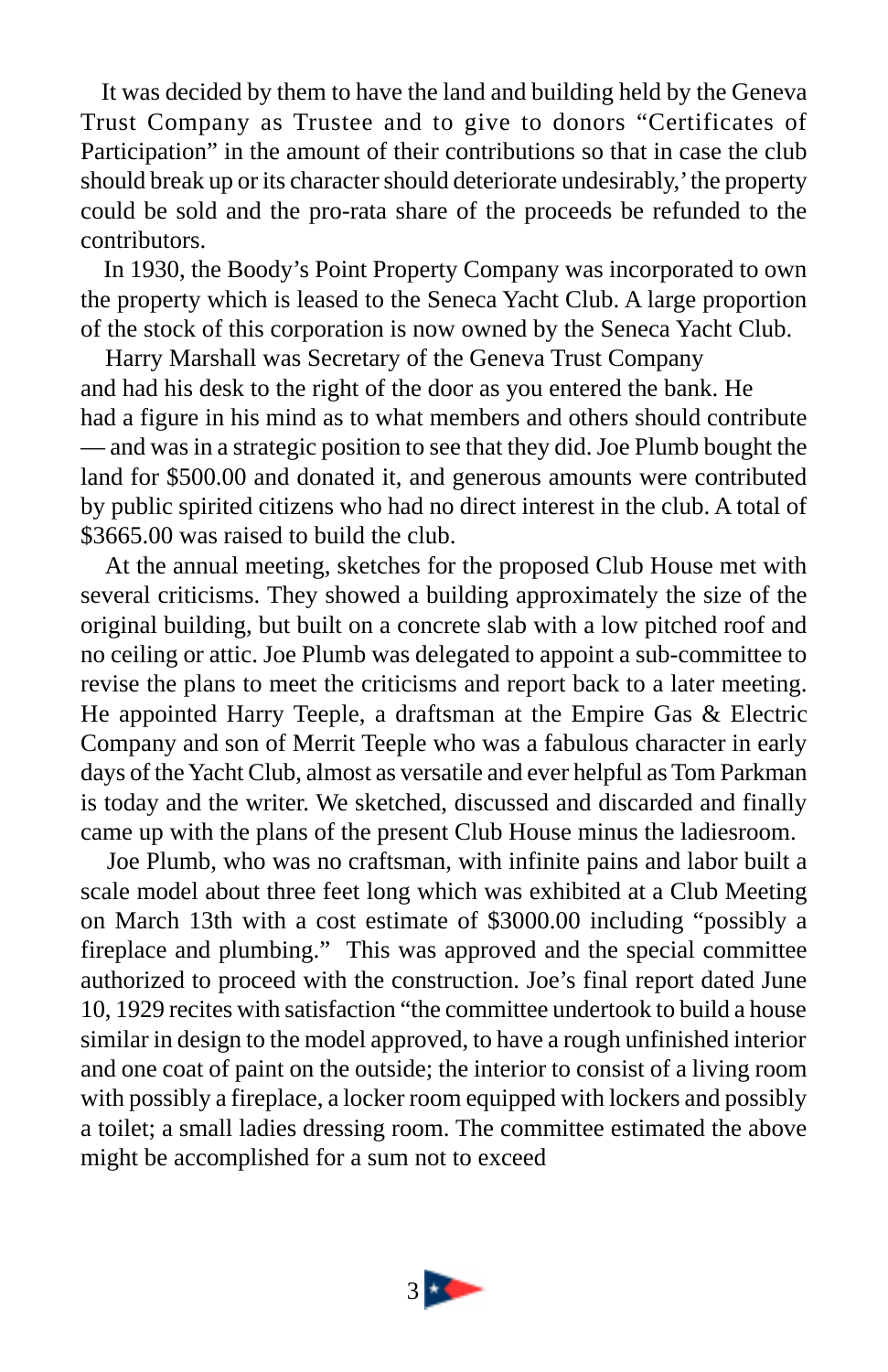\$3000.00."

"May the Committee now bring to your attention that the completed building includes all of the above and in addition there is a roomy loft with ample headroom for storage and other purposes; a sink in the locker room; a toilet in the ladies dressing room and a porch at the north end. Also, the building is finished outside with two coats of paint and blinds and a moulding has been added to the edge of the roof to make the architectural effect more pleasing."

"Attached hereto is a memorandum of the amount received from subscribers to date and of all expenditures authorized or made by the Committee, from which you will be pleased to note:

- 1. The total amount received from subscribers is \$3665.00.
- 2. The total cost of the completed building is \$2937.85.

3. The total of further expenditures authorized, and made or being made, consisting of: a fence, a flagstaff, three wooden docks, four "No Trespass" signs, some grading and planting about the grounds, and prepaid full insurance on the building amounts to \$648.54.

4. Deducting all expenditures now leaves a balance in the hands of the Committee of \$78.58. Doubtless you will be pleased to instruct us regarding the disposition of this amount."

The item of fence deserves comment. It cost \$390.00. The committee desired to put the fence about 3 feet off the edge of the concrete road on state highway land to have as much room inside as possible — much closer to the road than was proper. This required a special dispensation from a state official who shall be nameless.

H. O. Palmer arranged for Mr. X to come to Geneva to view the situation. At one o'clock one cold March day, Mr. X arrived in Geneva and a half dozen members were hastily summoned to help sell the proposition and we went to the site. A cold north wind was blowing and it didn't take Mr. X over 2 minutes to assess the situation. He said, "It's O.K. to put the fence there — where can we get a drink."

This brings us to an important adjunct of the Yacht Club in those prohibition days — Jimmy Higgins Speakeasy. It was in a run down house on Wadsworth Street back of the Gas Holder. We took Mr. X there. He was a large florid man with hollow legs. We thought that a few belts and an hour or so would serve to celebrate the location of the fence, but Mr. X had apparently had salt mackerel for

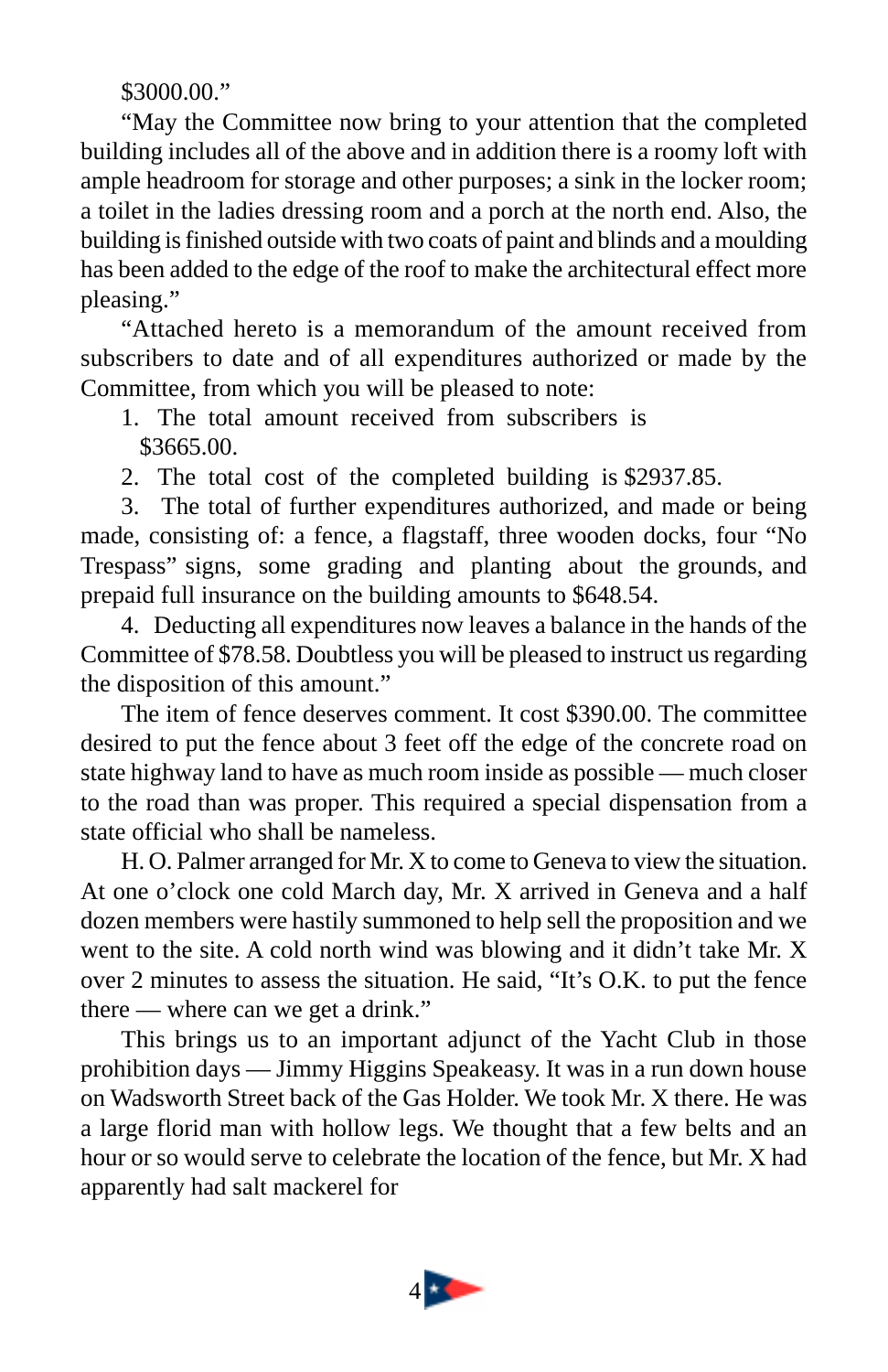lunch and didn't dally over his drinks. At 7:00 P.M. he announced that he had to get home and left on steady legs for his Cadillac with chauffeur. There were some fairly accomplished drinkers in the entertaining committee, but they had to drink in relays and we afterwards figured it cost the committee about \$100.00 to locate the fence.

The grand opening was on Decoration Day 1929, and it was a gala occasion. Races were held in the morning and lunch was served. Each member was permitted to invite two friends — and they all did.

Concurrent with the building of the Club House came the start of the Star Class here. Joe Plumb bought and contributed the frames and material for three Stars. Harry Bourne built two of them, the *Helldiver* for Joe and the *Whistler* for Chet and Alan Hawley. M. H. Teeple built his own. In addition, Lans Hoskins and Granger Wilson acquired *Vagabond* while Charles O'Malley and Jack Shurtlef bought *Rambler.* A fleet charter was secured in the name of the "Finger Lakes" Fleet with "Territory and Jurisdiction Limited to the Waters of the Finger Lakes of Central New York dated January 2nd, 1929.

 As if these two projects were not enough to employ the energy of the members in the spring of 1929, the club sponsored an Outboard Marathon Race to Watkins and back which after great preparations was held on June 22nd. In the minutes of the club meeting of June 10th, is a familiar sentence, "Mr. Root requested that all members possible be on hand at Marathon Headquarters at Fay & Bowen's to help him."

Elaborate preparations were made to patrol the course to Watkins with runabouts and cruisers and there was a check point at Watkins to see that everyone rounded the pier there. Palmer's dock at Long Point was one of the patrol cruiser's headquarters. Sky Smith was one of the entrants in the races. He had a 16' Fay & Bowen Middie with a 25 H.P. engine. She was a fine seaworthy craft but when last seen after the start of the large fleet, Sky was lagging behind a number of the specially built racers.

Imagine the thrill of the local club members after about 2 1/2 hours had elapsed to see Sky roaring down the lake with none of the foreign flyers yet in sight. It was much later that it was learned that Sky, well behind the leaders when he reached Long Point, had decided "What the Hell," tied up to the *Aljo* there, had a few quick ones, made some mental calculations as to the probable time of the winner and started home well ahead of the pack.

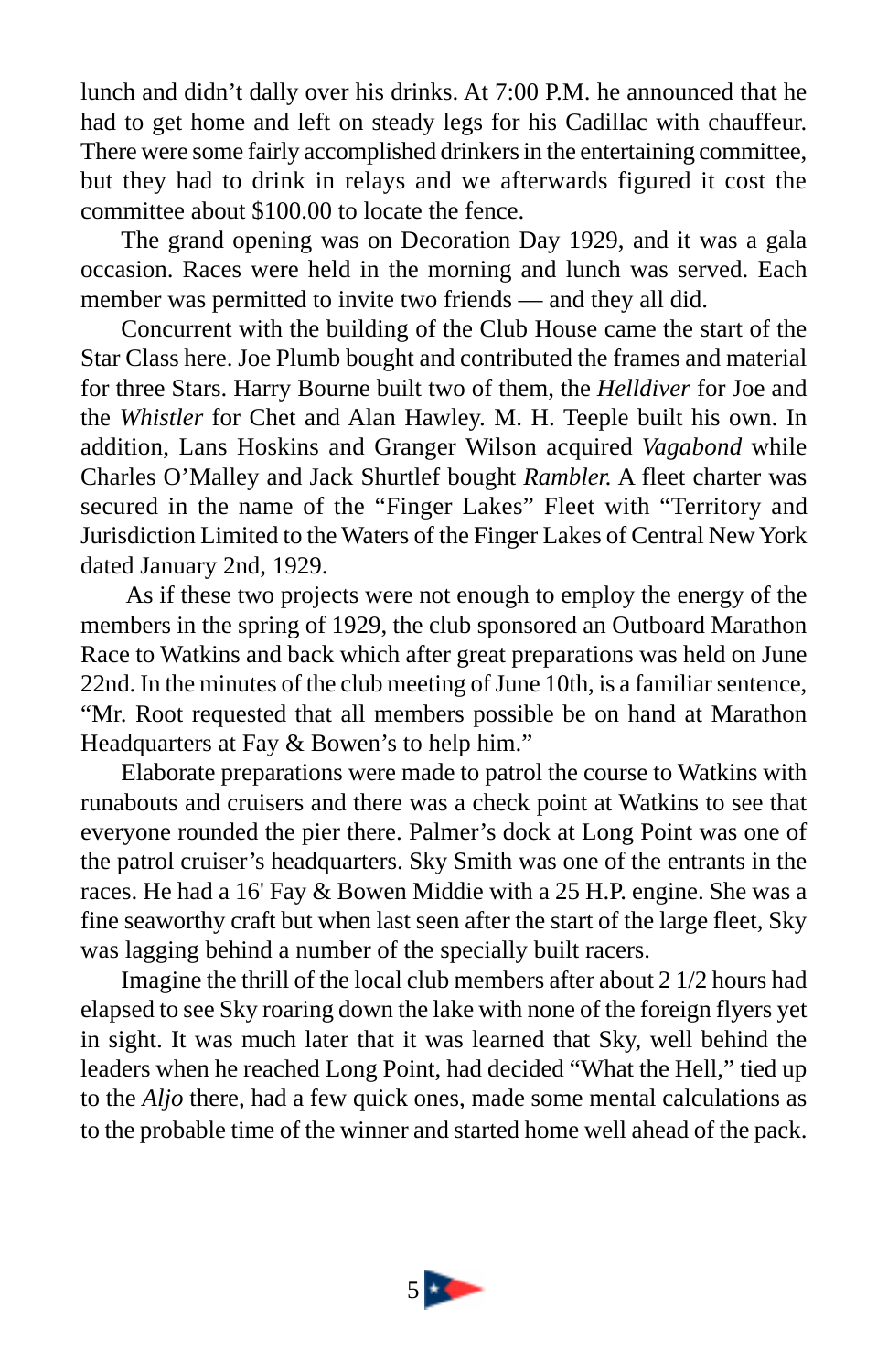The next outstanding event of 1929 was a dual race with the Owasco Yacht Club on July 28th. The minutes for July 24th read, "Mr. Wilson moved that a luncheon be served for the guests from Owasco and all of the members who could be present; that the members having luncheon pay a nominal sum; that the expenses for the guests be carried by the club; that the families of the club members be allowed to be at the club but not to be included in the luncheon." It is not recorded how the families were fed. There is no record of the outcome of the race, but I believe that Owasco won in the One Designs and Seneca in the Stars. Several incidents enlivened the day. A young man from Auburn stood on the end of the dock carrying the spring board looking down into the finder of his camera. Apparently, the scene was not quite clear because he edged forward a half step and then another — and overstood the end of the dock.

 Next, Harry Marshall came into the Harbor in his 28' sloop with a fine west wind and rounded up into the wind to anchor in the NE corner of the harbor. Mit Harman was sent forward to throw out the anchor. Unfortunately, there was a turn of line around Mit's foot and after a fine heave, Mit followed the anchor. Also, the end of the line had not been secured and the boat drifted ashore while Mit was freeing himself from the anchor. Two other crew members went overside to hold her off in the good sea which was rolling in. Two eager beavers from Auburn jumped into a four oared rowboat which had been rented from Bourne to ferry the visitors to the sail boats. They pulled manfully to the stricken sloop, got a line from the bow and struggled hard to tow the wide *Audacius* to a nearby buoy. One of the waterlogged crew was hanging over the bow and grabbed the ring on the buoy.

 The Auburn boys turned for shore, exhausted but content with a rescue well performed. A shout went up from the *Audacious*. The act of passing a line thru the buoy ring, the holder-on had lost his grip and *Audacious* was ashore again. Our heroes from Auburn dashed back and painfully, like a pair of fighters in the 15th round, inched the *Audacious* back to the buoy. This time they didn't trust the Seneca Landlubbers, but kept a strain on their tow line, till she was secured.

 After the race, Perry & Stuart Shepard invited the cream of the Auburn visitors aboard their yacht *Skylark* for cocktails. The *Skylark* was quite a ship, 65' long and narrow, with a glass cabin extending well above the deck most of her length. That day she was anchored well outside of where the Stars now moor.

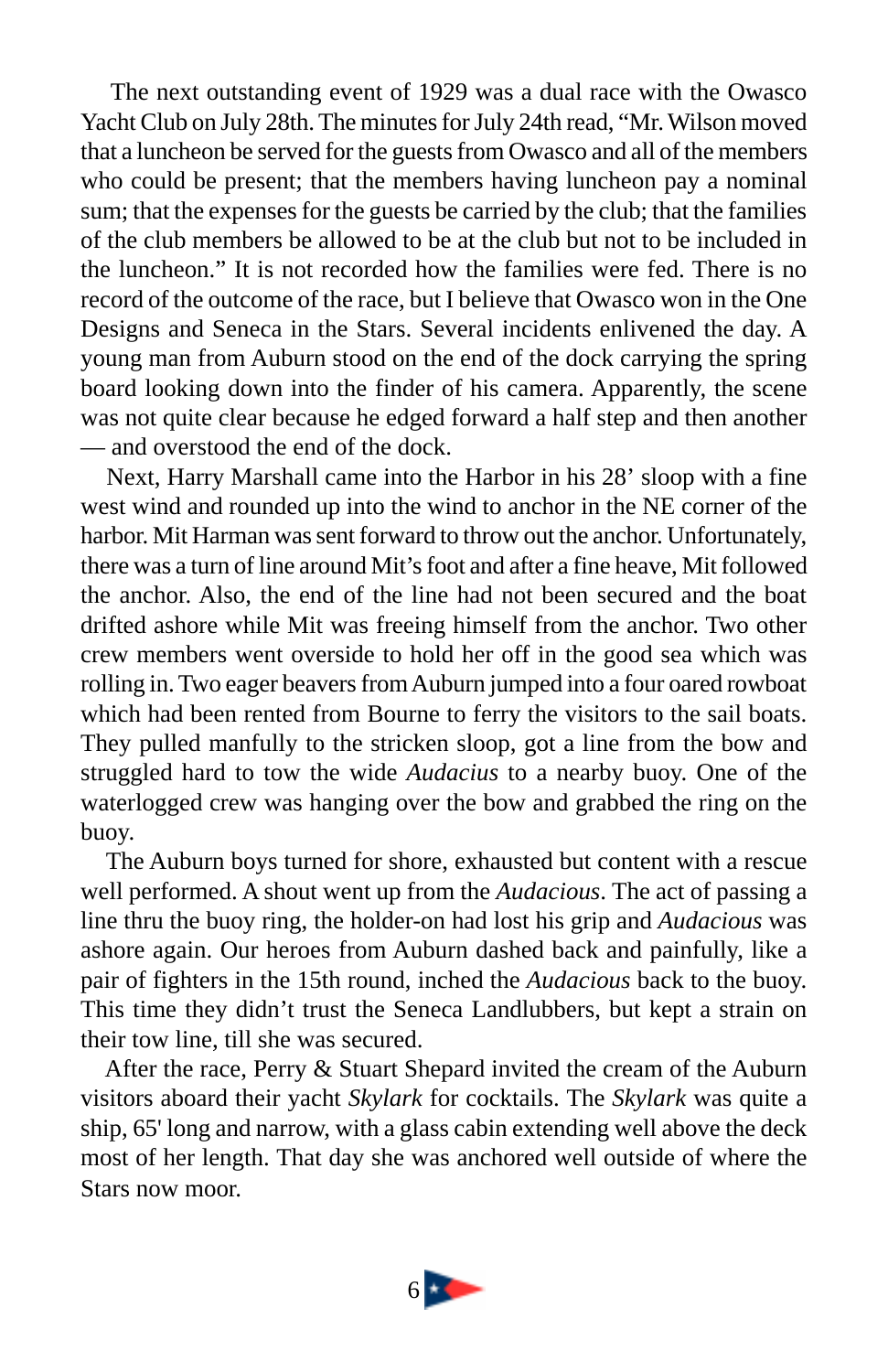The *Skylark's* dinghy came ashore to pick up the guests — male and female. The dinghy was a fine seaworthy craft about 14 feet long with a small outboard motor. She would easily hold 8 people — but 14 guests were invited. When they were aboard, the dinghy had about 4" of freeboard and the fine west wind was still blowing. As she progressed toward the Skylark the bow dipped under an occasional wave and shipped a gallon or two of water. It soon became apparent from shore that it would be touch and go. At 100' from *Skylark*, the free board was down to 1" and 10' from the gangway, she settled slowly under the waves. For a few moments, the passengers sat apparently unsupported in the water. Then someone made a move and only 14 heads were visible.

 The Hauling Out Party (stag) was held at the Yacht Club on Oct. 26, 1929 with D. Max Henry as chairman of the Entertainment Committee. It was a very hilarious occasion and set a pattern which continued through the thirties.

 It can be seen that the year 1929 was a very full one for the Seneca Yacht Club. Through the years 1927 and 1928, it had lead a rather sketchy existence, concerned chiefly with holding races, with a hybrid membership. In 1929, many precedents were set and traditions started which are accepted as routine today. Many of these were hammered out after much discussion and wide differences of opinion.

 In May, 1930, Sky Smith, Chairman of House, Grounds & Docks Committees reported that "the painting of the Club House, installation of eve troughs, the gravel walks and new grading is progressing and the House Committee is attempting to obtain proper rope for the flag pole halyards." Sky did great work in the grading and planting of the grounds.

 Bill Kitchell was Commodore that year. The club suffered a great loss that winter in the death of Chet Hawley who as Commodore, had worked long and hard in the year 1929 on the activities which have been covered above and many more. Also, Joe Plumb who had worked so hard on the building of the Clubhouse, donated the land and financed the first three Stars moved away from Geneva. He continued to take great interest in the club and made several other gifts to the club.

 The present pattern of racing Saturday afternoons and Sunday Mornings with series for Memorial Day, the 4th of July and Labor day began to emerge. Another Outboard Regatta was held under the Auspices of the club August 22, 23, & 24, 1930.

A Regatta for Star Boats was held at the Syracuse Yacht &

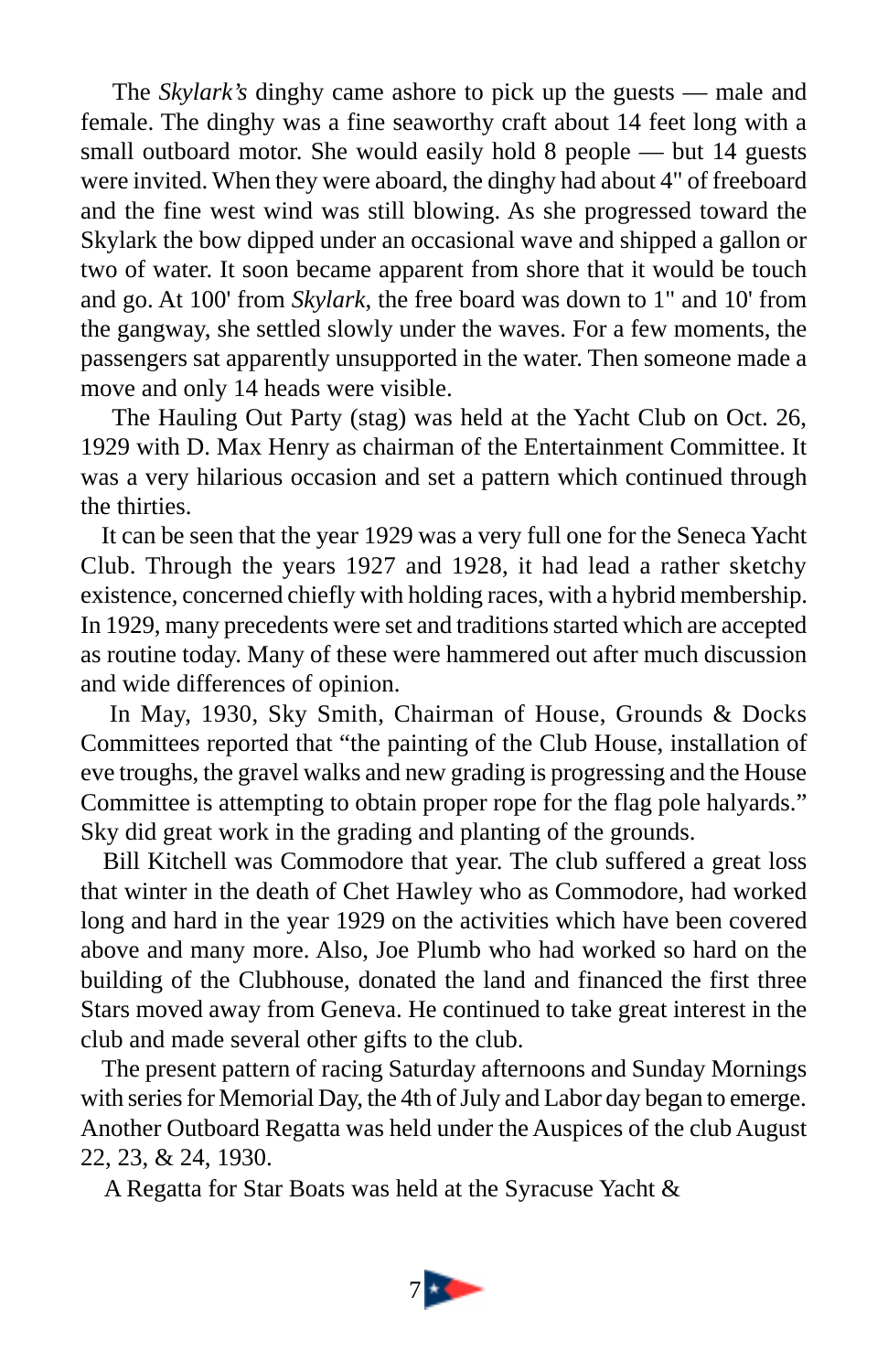Country Club on Oneida Lake on September 6th & 7th, with the home club, Cooperstown, Owego, and Seneca participating. *Helldiver* and *Whistler* were trucked to Oneida Lake and the *Whistler* sailed by Alan Hawley won and *Helldiver* sailed by Roy Rogers was second. A team championship was also won by these boats for the Seneca Yacht Club.

 That fall, Commodore Kitchell read a letter from Mr. Lithgow Osborne of Auburn asking that representatives be present at his home for dinner on October 6th, to discuss the formation of a Yacht Racing Association for Central New York. Dick Roenke explained that the idea had arisen at a meeting of boating interests held by the Finger Lakes Association and moved that we invite the first Regatta of the new association to be held at the S.Y.C. next year. Messrs. L. S. Hoskins and Alan W. Hawley were appointed representatives of the Club for the meeting at Osborne's and were instructed to issue such an invitation for the first regatta.

 At the Hauling Out Party at the Rod & Gun Club October 13, 1930, the Messrs. Hawley & Root (Lans apparently didn't go) explained the action taken at Auburn in forming the Central New York Yacht Racing Association and this was ratified. The minutes of that meeting include one of the world's masterpieces of understatement — "about thirty members were present and were very enthusiastic about the dinner and entertainment arranged by Mr. Henry." The 2.75% Volstead beer of the period was uninspiring so the dinner committee added 2 gallons of vintage alcohol to the barrel of beer provided—and didn't give adequate notice that the mixture should be treated with respect. It was one of the liveliest meetings in our rather outstanding history. One staid member resigned the next day because he had been hit in the eye by the business side of a well buttered bun.

 At the Annual Meeting February 13, 1931, Lans Hoskins was elected Commodore. It was reported that the International Star Assn. had created a new District — the 12th — to include all of Central New York and Lake Ontario and that Mr. Sampson Smith of Cooperstown had been appointed Secretary of the District. He was very active in this post for a number of years and did a lot to promote Star racing in this area.

 At this meeting action was started which resulted in the building of the present west dock and the question of financing it was discussed at length because the Depression was beginning to take its toll and the Club Treasury was "greatly depleted." Later in the year, the building of "a permanent dock on cribbing 6' wide and 66' long

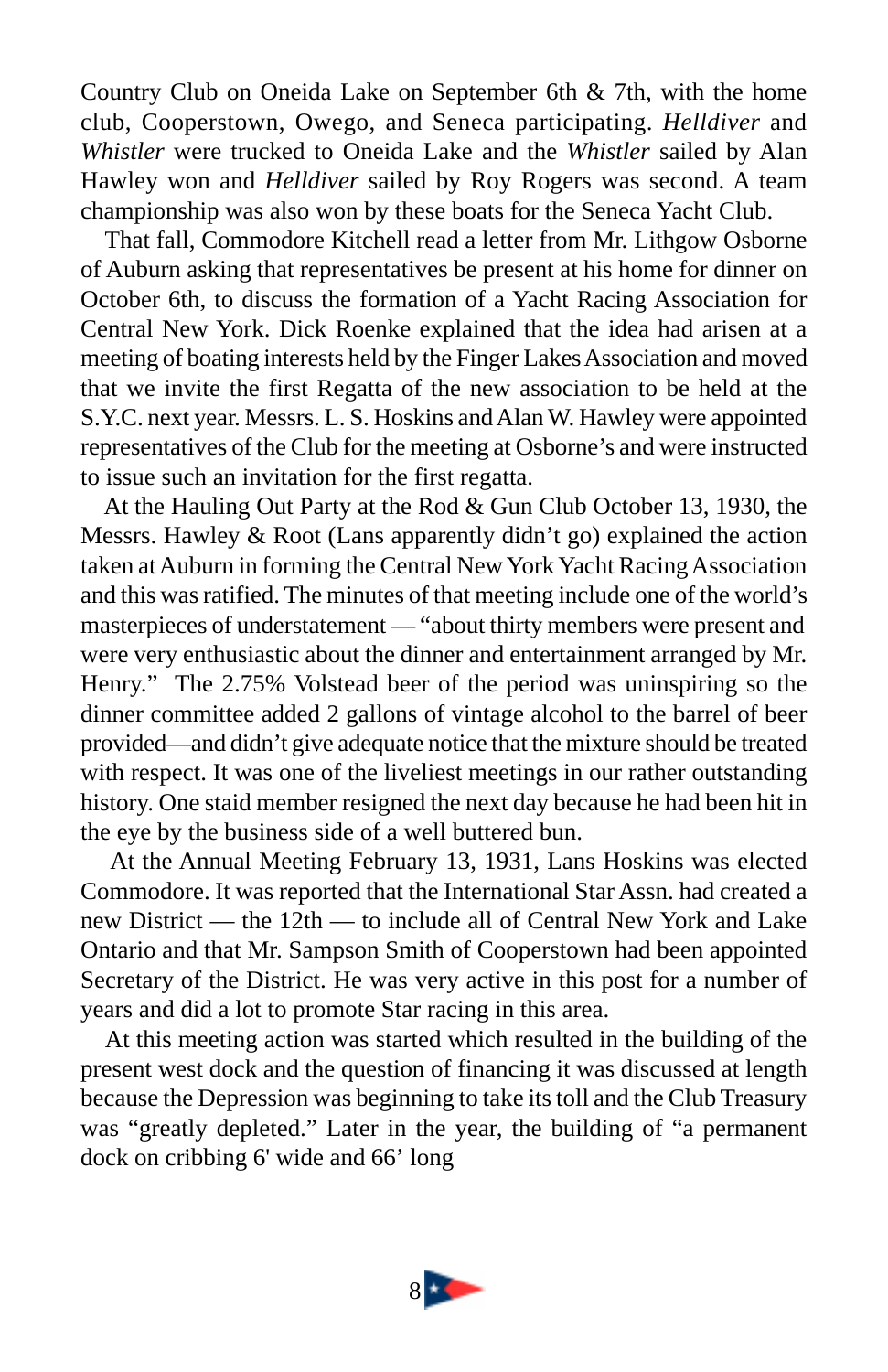for \$758.42, to be paid half in cash and half by a note to be paid next year was authorized. Several cruiser owners contributed generously before the dock was paid for.

 August 27, 28, & 29, 1931 the combined first annual regatta of the CNYYRA and of the new 12th District of the Star Class was held concurrently at the Seneca Yacht Club. A 75' Coast Guard Cutter from Oswego was present to serve as Committee Boat. It was a strenuous regatta for the Stars as they raced at 10:00 A.M. in the C.N.Y.Y.R.A. and 2:15 PM. in the 12th District Championships. A strong south wind ended in a terrific thunderstorm during the Star Race the afternoon of the second day and a heavy North wester Saturday enlivened the occasion and inspired a healthy respect for Seneca Lake in the visiting sailors.

 The regatta was a great success thanks to weeks of preparation and long hours of work by most of the members—launching and hauling visiting boats, putting on lunches, dinners, cocktail parties, etc. Many new problems had to be solved and precedents were set which are now routine items of putting on regattas. There were no one design classes: except the Stars which included boats from Cooperstown and the Syracuse Yacht & Country Club. The race committee had great difficulty in grouping boats from local one design classes to give good racing. Seneca's 17' One Designs proved to be well matched with Owasco's 10' Catboats.

 The Seneca Yacht Club today should be proud of the part its members of that era played in giving a rousing start lo the regattas of the C.N.Y.Y.R.A. which are still the highlight of the sailing season in New York State. They are particularly enjoyable by bringing together 400 or 500 sailors from distant points of the state and in furnishing a relaxed weekend for the majority of average sailors who have little chance of doing well in the regional championship races of the various one-design classes.

 Transportation of boats between lakes for regattas was a serious problem. There were many regattas on Long Island Sound and elsewhere along the coast where boats could be sailed or towed to the scene of the regatta but this was the first known attempt to assemble a large fleet from distant landlocked lakes.

Light trucks and a few home made trailers were used for the centerboard boats but the Stars, weighing nearly a ton, offered a major problem. If a marine railway was available as at the old Fay & Bowen Boat Co. in Geneva, the boat could be floated onto a cradle. hauled out and skidded up on a truck and gingerly driven

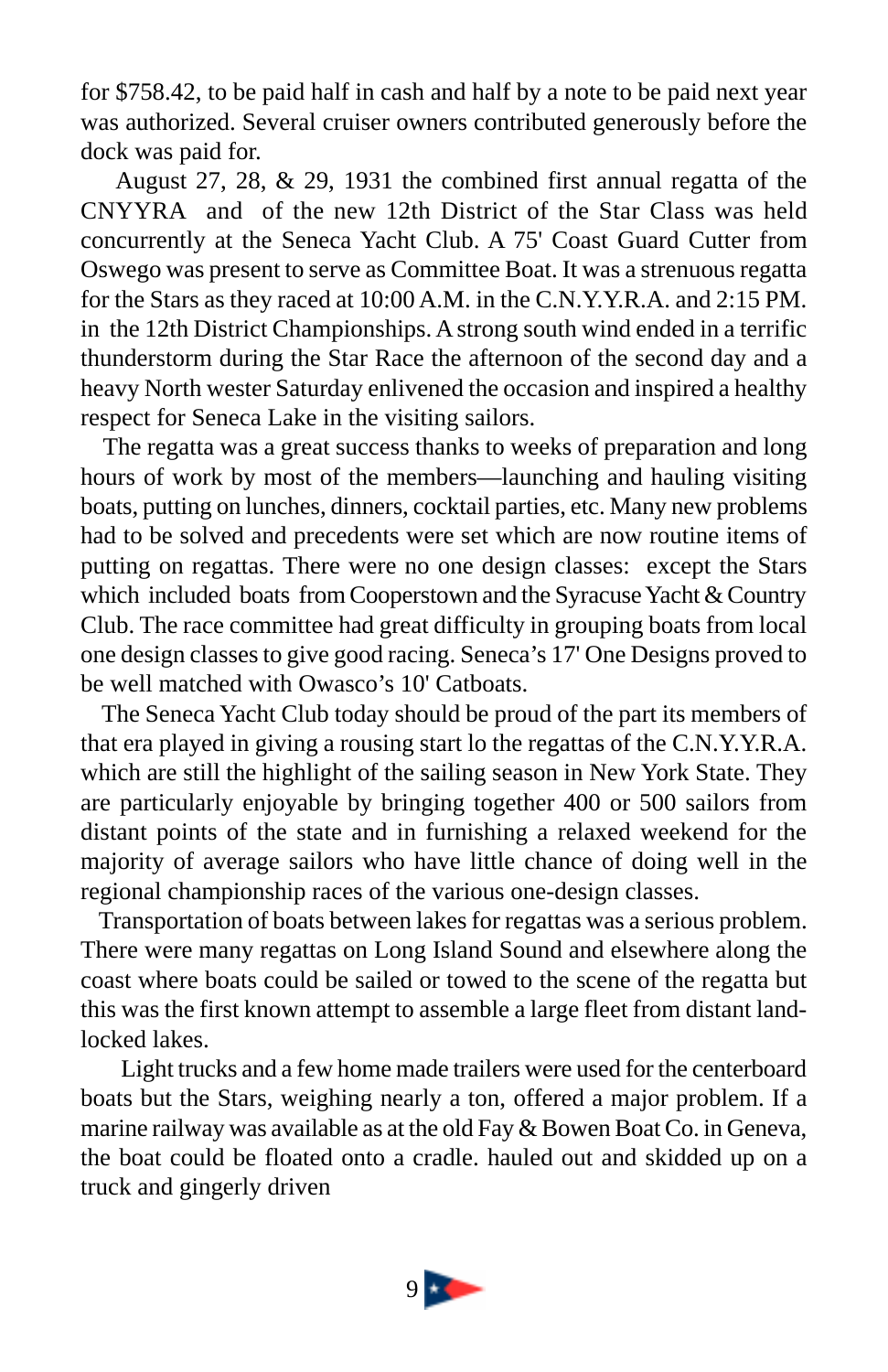to the launching site where another marine railway was required for the reverse process.

 Some geniuses at the Syracuse Yacht & Country Club, aided by a blacksmith, built a trailer from a 4 wheel Hudson chassis with a 6 inch gap in the rear thru which the keel could be coaxed. The trailer was backed down a sharply shelving beach into 4 1/2' of water, where the launching crew in bathing suits struggled to hold the boat in exact position while the trailer was dragged out till the boat settled solidly in position. It was harder to back the 1 1/2 ton trailer plus boat out into 4 1/2 feet of water to launch and both operations were tricky if there were waves of any size. However the center of gravity was low and boats could be towed at good speed. Copies of these trailers were built here and at other clubs having Star fleets, and quickly spread all over the country.

 Makeshift trailers were built to move the centerboard boats. Ford Model T. front axles with the spindles welded were the favorite foundations and some weird and wonderful designs seemed to deliver the boats.

 The Seneca Yacht Club can lake credit for the second innovation. This was our 'Old' hoist by which Stars and smaller boats could be lifted out of water and placed on trailers or vice versa. This eliminated the need for the right kind of a sharply shelving beach and for four men in the water at the haul out and launching ends of the trip.

 In the autumn of 1935 when the water was low, a large power shovel went out into 3' of water where it could reach to the deeper water of the harbor. It scooped out the clay bottom and deposited it in a mound on the road side of the slip, backing toward shore until the present slip was excavated. This left a huge pile of clay on the east side of the slip.

 Lans Hoskins had won the 12th District races that summer and was chairman of arrangements for the 1936 regatta at Seneca the following year. He bought a blacksnake whip and drove every ablebodied member he could commandeer every Saturday and Sunday that fall to load that stubborn clay pile onto wheelbarrows and move it north of the club to form the present patio and lawn. Enough was left to form a peninsula 12' wide on the east side of the slip onto which trailers could be backed. An L-shaped dock was built on the lake side of the slip where the present wall is, with a pole to set the 70 pound masts of that day.

 The location of the mast of the derrick was a very precise job so that it could pick Stars off the trailers and drop them into the

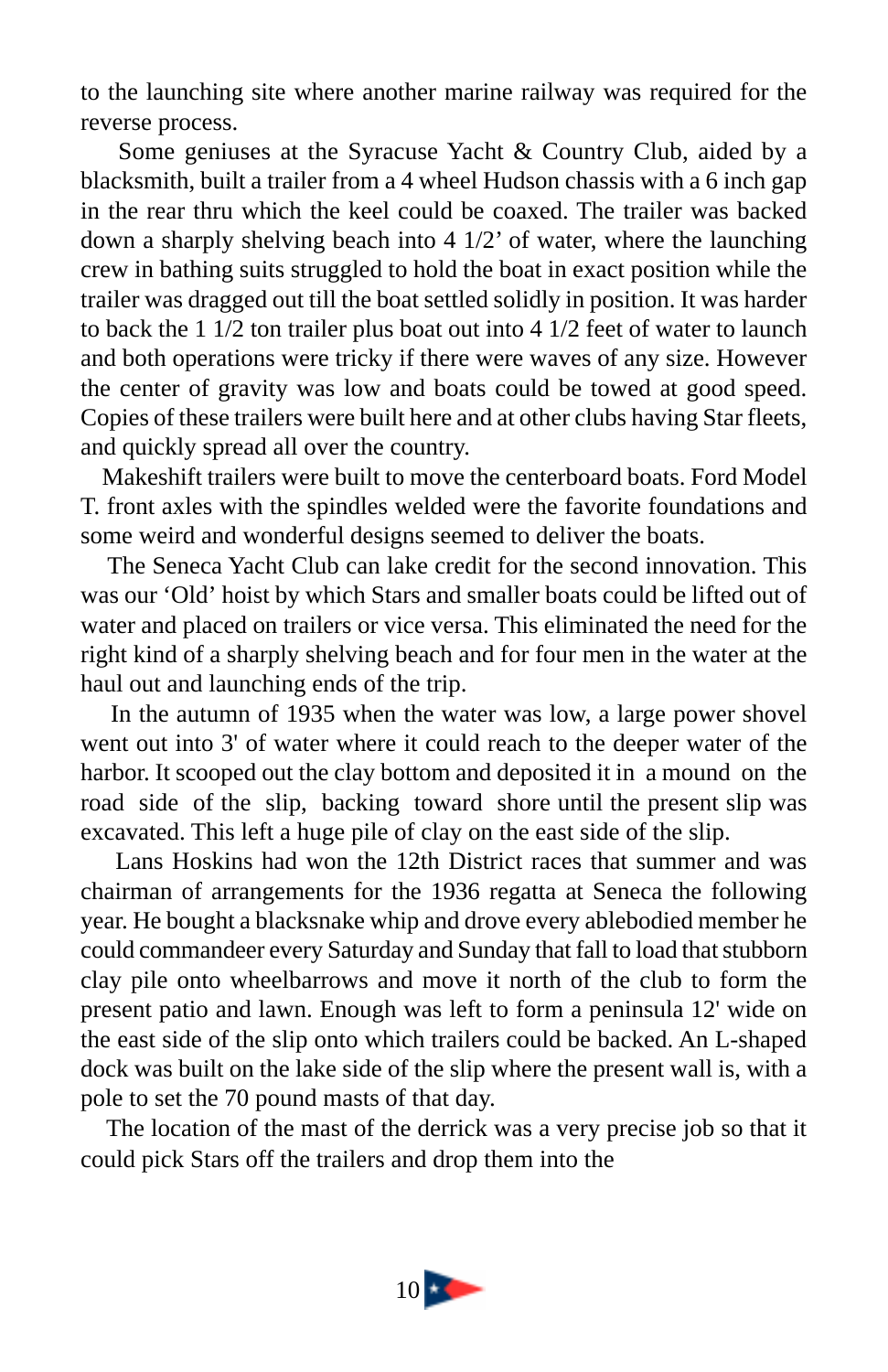slip and still be within about 12 feet of two trees which were used to anchor the outer ends of the supporting braces. A hand operated winch with two handles did the lifting. To lift a Star 8 feet from the water to swing it over its trailer could exhaust two strong men and take about 5 minutes with two breathing spells. Similar hoists were soon built at other clubs.

 These two inventions, the trailer and the derrick, did a lot to promote interclub sailing and encourage the many one design classes of today. By 1935, our 17' One-Designs were getting old and infirm. They were fine boats but built with 3/8" planking and light ribs. For several years Max Wheat had sailed a 15' Barnagat sloop and Doc Hubbs a 15 foot Penn Yan dinghy with the 17 footers. For 2 or 3 years committees had investigated national one-design classes which were beginning to appear.

 The Skaneateles Boat Co. started to build Comets and they were adopted as the small one design class here and at other nearby Clubs. They cost about \$250 with sails. In 1931, Abe Post and Fred Keyes bought new Stars. Karl Brace and Cort Henning bought the old *Rambler* and after two years of pumping had a new hull built by Fay & Bowen to put between the mast and keel. Hoskins and Wilson sold their *Vagabond* which also leaked badly. Fred Sholes was club steward in summer vacation about 1932. He rowed a prospect out to inspect *Vagabond* when she was very low in the water. Fred stepped out of the dinghy onto the deck at which *Vagabond* gave a sudden lurch—and sank.

 As the depression of the Thirties deepened, Seneca along with most other clubs, had a hard time keeping afloat. The annual income was only \$800 or \$900 and the remaining members had to be cajoled into paying their \$15.00 dues. Work parties finished off the living and locker rooms, graded and planted the grounds, built docks and the slip and painted.

 The Star fleet remained at 7 or 8 boats. Comets soon built their fleet up to 6 or 7 boats and were up to 11 or 12 by 1941. Star 12th District Regattas were held here in 1936 and 1938. The C.N.Y.Y.R.A. grew year by year and included 18 Yacht Clubs in 1936. There were over 100 boats in the regatta that year and this increased to 150 before 1941.

 One of the pleasant memories of the early thirties which helped popularize the club with non-sailing members were the Sunday smorgasbords. Sam Nester owned the Seneca Hotel. About one o'clock a truck with two waiters appeared loaded with a large rare roast of beef, turkey, ham, salad and fixins. The ladies greatly

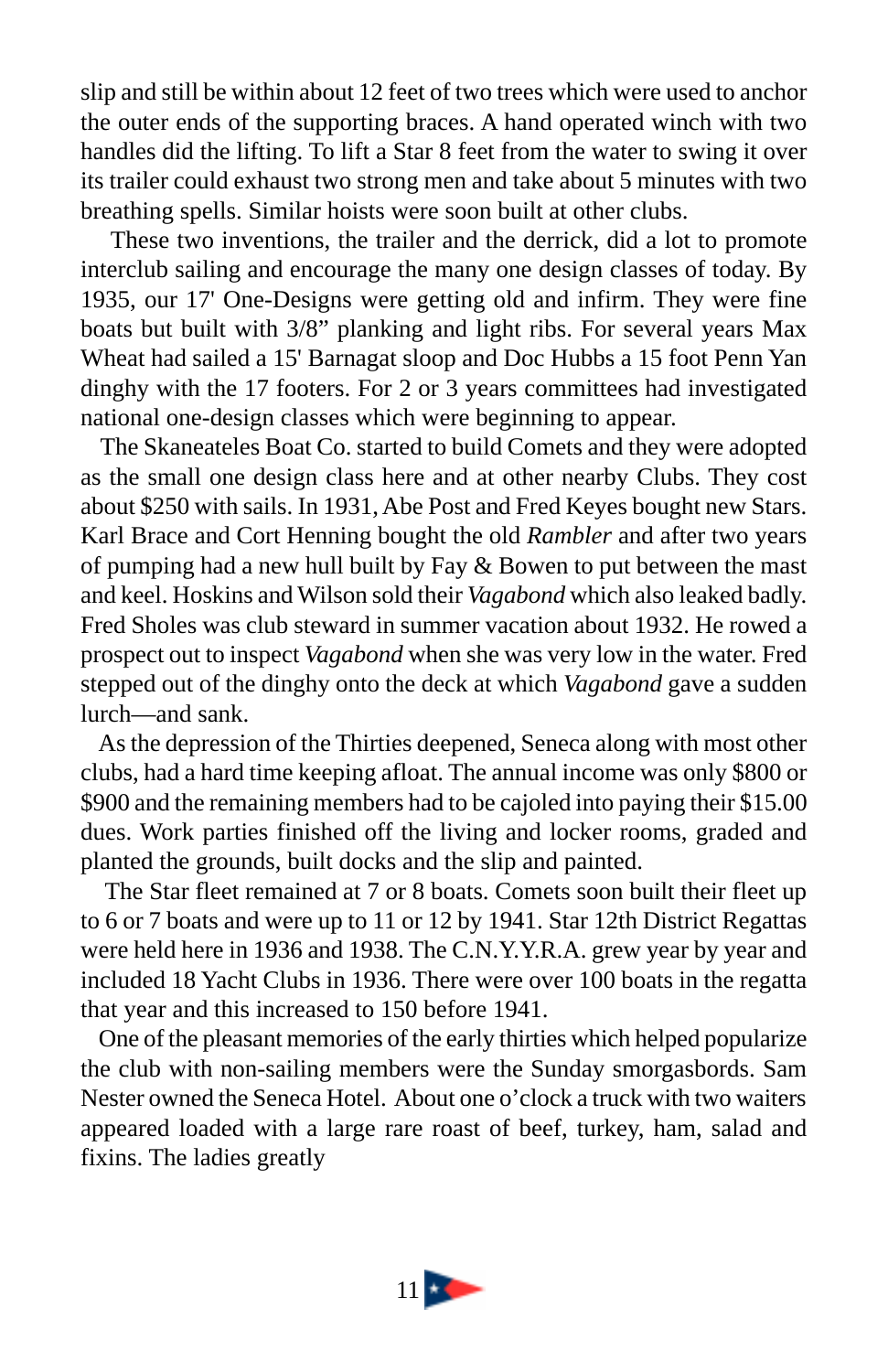appreciated the solution of Sunday Dinner in the summer. The cost was 85 cents. After two or three years Sam gave it up because on cold, rainy days only 15 or 20 showed up and the food prepared for 100 had to be hauled back to the hotel and there was a large loss for the season. Two other restaurant owners were persuaded to try it but soon gave up. The present custom of bring your own picnic emerged which satisfies everyone but Mom.

In the early years various cruiser owners took turns acting as the Race Committee. While the sailors appreciated their generosity in devoting their boats and time to the job, their choice of courses and weather was not always the best. Providentially, Bill Tapley who had started his sailing Down East was induced to take on the job of Fleet Captain. He made a study of weather and racing rules and was a wonderful Race Committee all by himself. He devoted fifteen years of Saturdays, Sundays and holidays to the job. He was soon drafted on the C.N.Y.Y.R.A. Race Committee and was its Chairman from 1942 to 1957. His judgment of impending weather was uncanny. He nursed our old committee boat *Ishkooda* from the early thirties till 1950. She was a 26' double ended St. Lawrence River fishing boat with a small cabin and cost \$200 fifth hand. Fred Sholes took over when Tap quit. He has been Tap's equal in knowledge and devotion for fifteen years. Non sailors and even sailors seldom give a thought to this important job. On many days the biblical prophets would guess wrong as to whether the wind will shift so as to wash out the windward leg, come up to make the last round dangerous for the small boats or fade out and leave the fleet in a flat calm. We have been fortunate indeed to have had Bill Tapley and Fred Sholes as Fleet Captains for thirty years.

Home and home races were held with the Rochester Yacht Club in Stars and with Auburn and other clubs in Comets. In these, the home fleet was divided into two groups as nearly equal in speed as possible. In the first race Group A was sailed by the visitors and Group B by the home team. After the last boat finished, the visitors scrambled into Group B and vice-versa. In some cases, the results were embarrassing to a boat's owner when his "dog" won both races. A dinner and beaucoup cocktails followed the races and they were very enjoyable occasions.

Then came the war. Bob Doran, Fred Sholes, Tom Truslow, Jack Wood and 22 sons of members got into it sooner or later. This left a great shortage of crews. Marshall Root was Commodore in 1942 and struggled with the problems produced but managed to keep races and other club activities going.

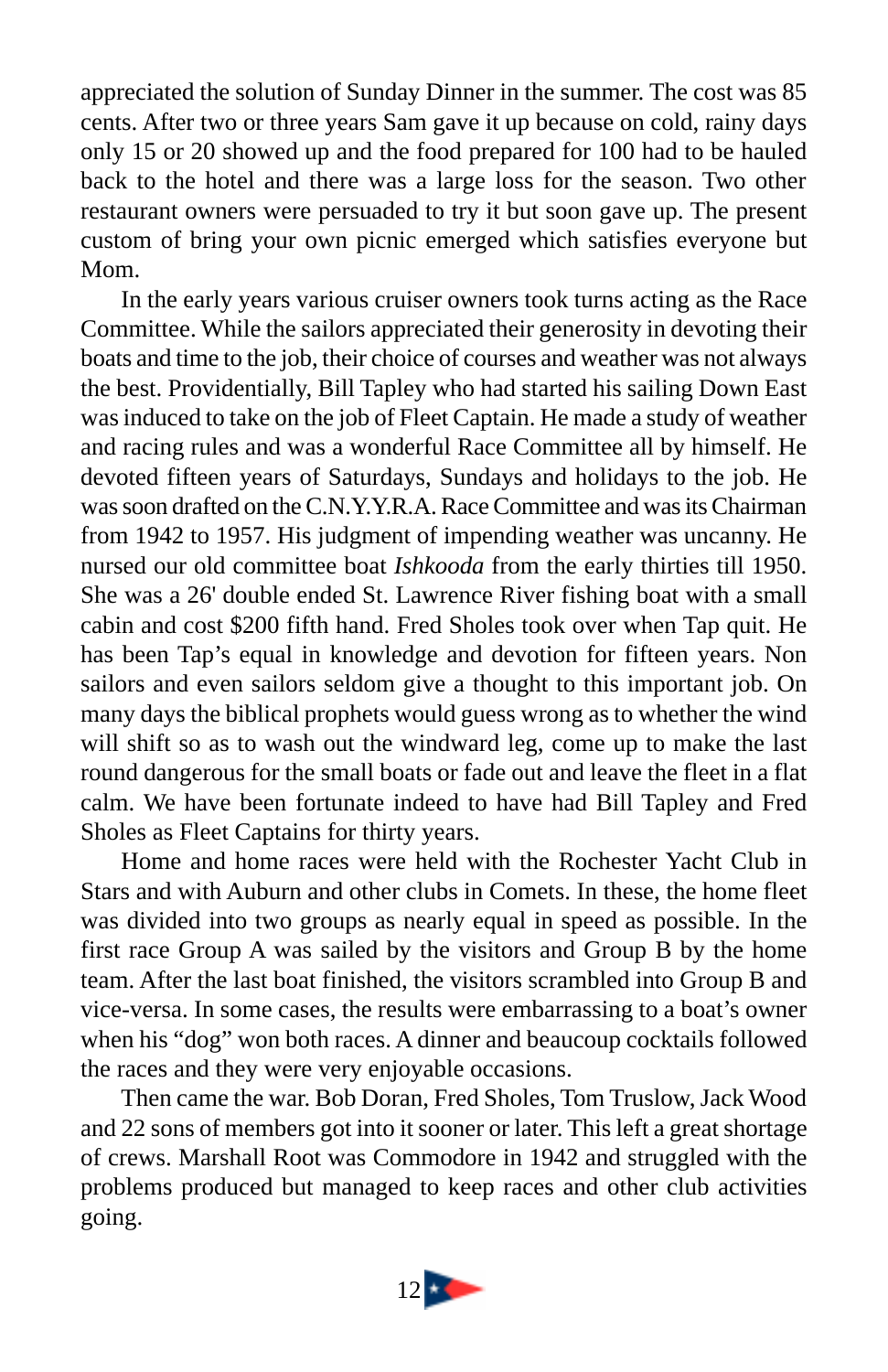Cebe Lee was Commodore in 1943, 44 and 45. He worked valiantly to keep the Club operating. Gasoline rationing made it very difficult to get to the club and members who had C Cards or a gallon or two left were very generous in taking a carfull to the club. One Fourth of July a carryall and team was engaged to leave from in front of the Armory.

 One very fine job Cebe did was to send a news letter periodically to the last known address of all the boys in the services about the races and other club activities.

 In 1943, after Sampson was opened, New York State proposed to build a new road past the Yacht Club to the base. It condemned the land on either side of the road up to the corner of the ladies room and did considerable grading. Cebe built the present bulk head and by some means obtained hundreds of loads of dirt to create our present lawn in front of the Club. Previously it had sloped down to a low bulkhead 10 feet outside of the willow trees. The trees were part way down the bank and there was much discussion whether the 3' fill at that point would kill them but they have prospered. This was a great improvement to the club, more than doubling our lawn area.

 In 1946, the club's activities returned to normal. It was enjoyed almost as much by the stay-at-homes as by the service men, most of whom had gone to the four corners of the earth as boys. The C.N.Y.Y.R.A. held its regatta in Canandaigua in 1946 and it was larger than ever.

 In 1947 Cebe Lee again did a wonderful thing for the club. He built, at his own expense, the east haul out area and the docks extending out into the harbor from it. Previously the Stars were anchored out in the lake south of the breakwater and the smaller boats in the harbor.

 The 1948 C.N.Y.Y.R.A. regatta was held by the Seneca Yacht Club. There were grave doubts whether we had enough space to accommodate this regatta which had grown into a large affair. However it proved to be a very successful regatta and the new east haulout was a great aid to it. Stars were launched by the 'Old' hoist, while centerboard boats were launched just west of the hoist, where the ground sloped smoothly into the bottom. The south lot accommodated all of the trailers. The previous winter the Club had borrowed \$2000 with many misgivings and bought the 7 acre field across from the Club. It proved a Godsend to park the 200 or so cars. A large dining and beer tent was put up south of the ladies room, a lunch and beer tent on the new haulout area and the bar north of the

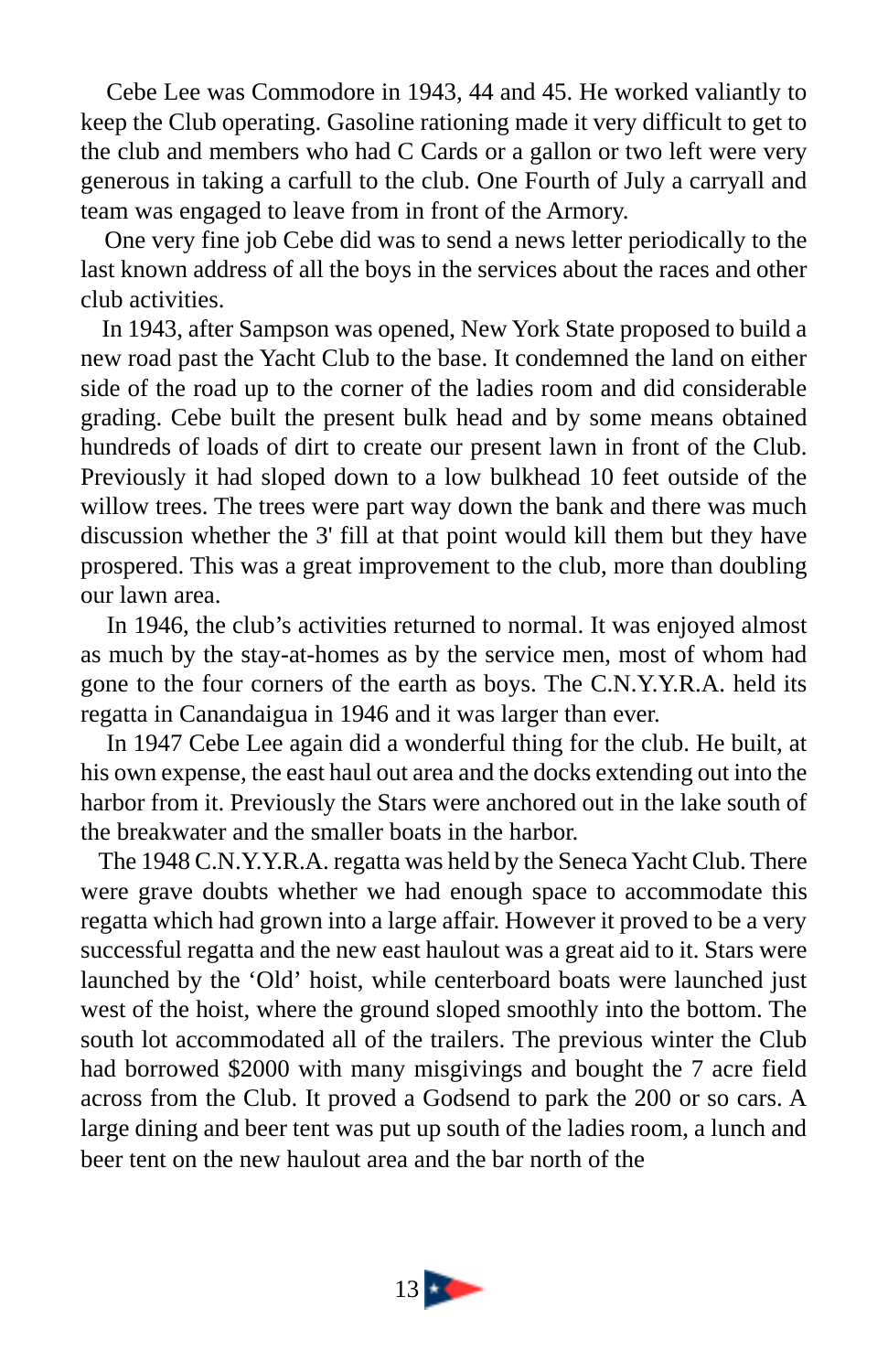Club on a 10' porch where the patio is now. The fence at that time was 3' inside the road pavement, giving some 4' of width where cars are now parked and on the Saturday and Sunday after the races at least 500 people found room to mill around. The weather was warm and fair so that the bar and beer tents did a good business and the profit on the regatta more than paid off the \$2000 mortgage.

A demand for a larger class of boats than Comets culminated in the adoption of the new Thistles. Five of these were purchased and they and the sailors attracted to them have been a great addition to the Club ever since.

The International Comet Championship races were held by us in 1950. This attracted some 50 boats and some of the country's' finest small boat sailors. The winds were very light until Sunday when a full gale blew so that only 4 of the 5 scheduled races could be held. Writers from the yachting magazines spoke highly of the Club and its facilities and were surprised at the seas an inland lake like Seneca could produce with a strong south wind.

In December 1949 a committee including Tom Parkman journeyed to the Thousand Islands to inspect two possible boats for a committee boat. The owner of the boat shop at Fishers Landing insisted that every member of the committee take a ride in his boat in a 10 degree temperature with a vicious north wind blowing. After thawing out in his ship, the committee headed for Cape Vincent to see the other boat. After going 10 miles in an increasing snow storm, a motion to accept our present committee boat was hastily passed. The committee headed south at full speed and read in the Monday papers that 30 inches of snow had fallen in Watertown. Tom Parkman built the cabin on the boat and she has proven a fine choice. The cost of the boat was raised by voluntary subscriptions.

After the winners' cocktails had been drunk at the end of the 1951 long distance race at Quigley's Cottage, Ray Rice made an impassioned speech on the need for money to buy Penguins and start a Junior Sailing program. \$950 was subscribed almost instantly and Sally Burrall Suppes, who had climbed to the porch roof to view the presentation of prizes, had the foresight to record the pledges on the back of a paper plate. Four Penguins were bought and the program started in 1952.

In the same year the Star 12th District championship races were held. Pete Burrall had won the championship in 1952. Cebe Lee was chairman of the event and put on a series of fine parties for the occasion.

By 1955 the need for more room in the club house crystallized in

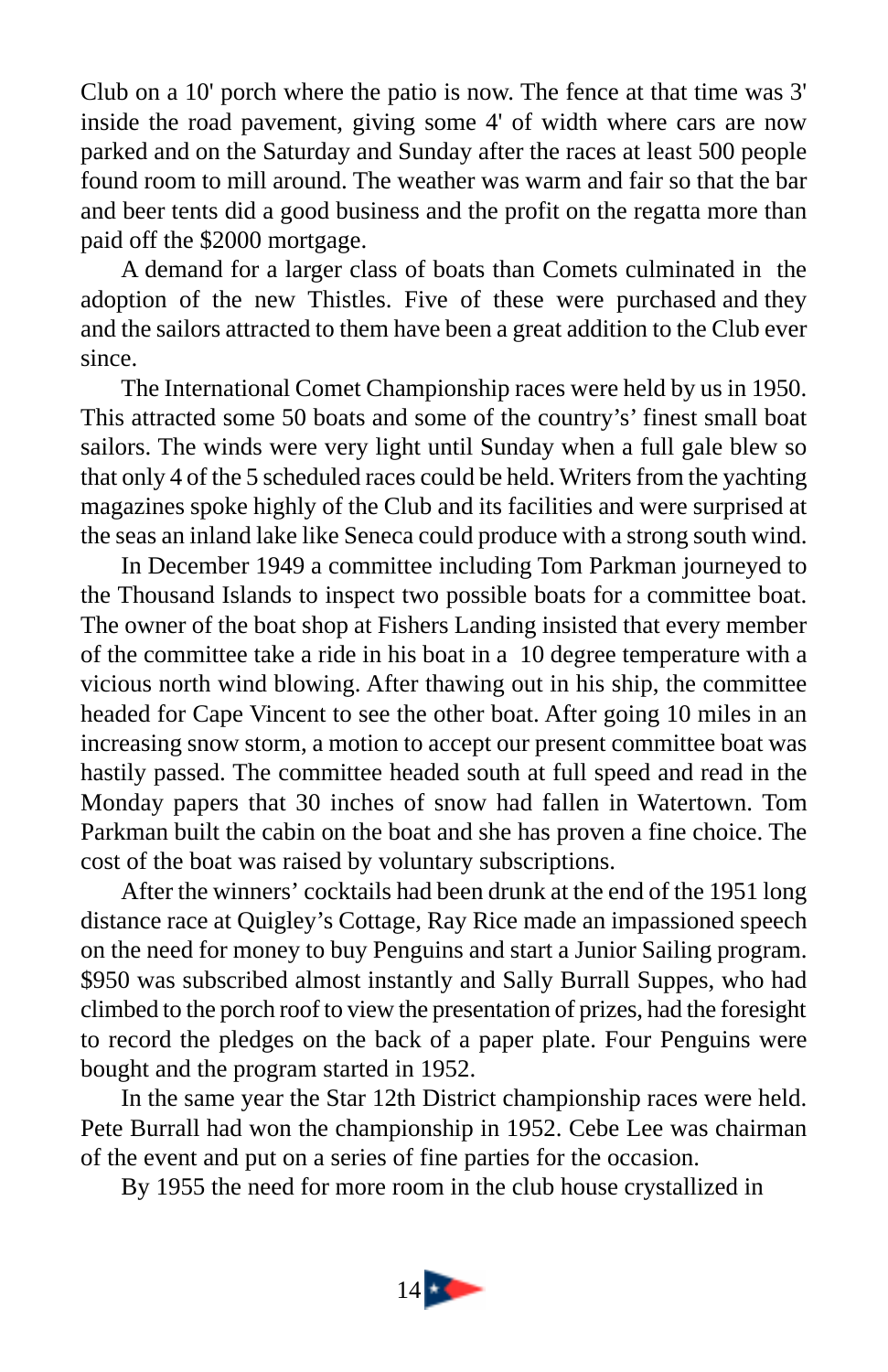a drive for funds and \$5500 was subscribed. The addition on the east side of the club, including kitchen and mens' and women's locker rooms, was built that fall and winter, largely by the labors of some twenty members. The north patios and septic tank and drainage system were also included. This is the last time that the members have turned to on a major project by which means so many of the club's facilities had been built in the past.

 With the increased number of Thistles, the east haulout area was proving inadequate. In the fall of 1955 Cebe Lee was again called on for help. He laid out our west haulout area. When he was told we had only \$3000 in the treasury, he said give me \$3000 and I'll build it. It undoubtedly cost much over twice that but he not only shouldered the balance but contributed the "New" hoist which has proven such a boon.

 A major program of rebuilding the docks and other facilities was completed in 1957 in time for the 1957 Thistle National Championship races. Despite a thunder squall at the end of Friday morning's race a fine series was sailed and the visitors left praising the clubs hospitality.

 The Comet class had been decreasing in numbers for two or three years and the need for a new small class was increasing. In the winter of 1959 a meeting of interested prospects was held at which it was disclosed that a 20% discount could be obtained if 20 Rhodes Bantams were ordered. Two or three public spirited members had to buy boats which they soon, sold, to complete the quota. They have turned out to be a fine class, roomier and less expensive than Comets. Like the Thistles they have attracted some of our valuable members. A regional regatta for the class was held here in 1962.

 By 1962, the expenses of the club had increased so much that deficits had occurred for three years. Dues for family members had been \$15.00 a year from 1929 to 1949 when they were increased to \$20.00 or \$10.00 for a single membership. The Directors were reluctant to increase them as a 20% Excise tax had to be paid if club dues are over \$10.00. After much consideration, it was recommended to the 1963 Annual Meeting that family dues be increased to \$33.33 which with tax made the cost \$40.00 with \$23.00 for single members and \$10.00 for Non Resident Membership. In spite of the increase, the dues are much below those of any other known Yacht Club with comparable facilities.

 Two members suggested a Social Membership with lower dues as in most Country Clubs, but the cases are not similar. Country Clubs